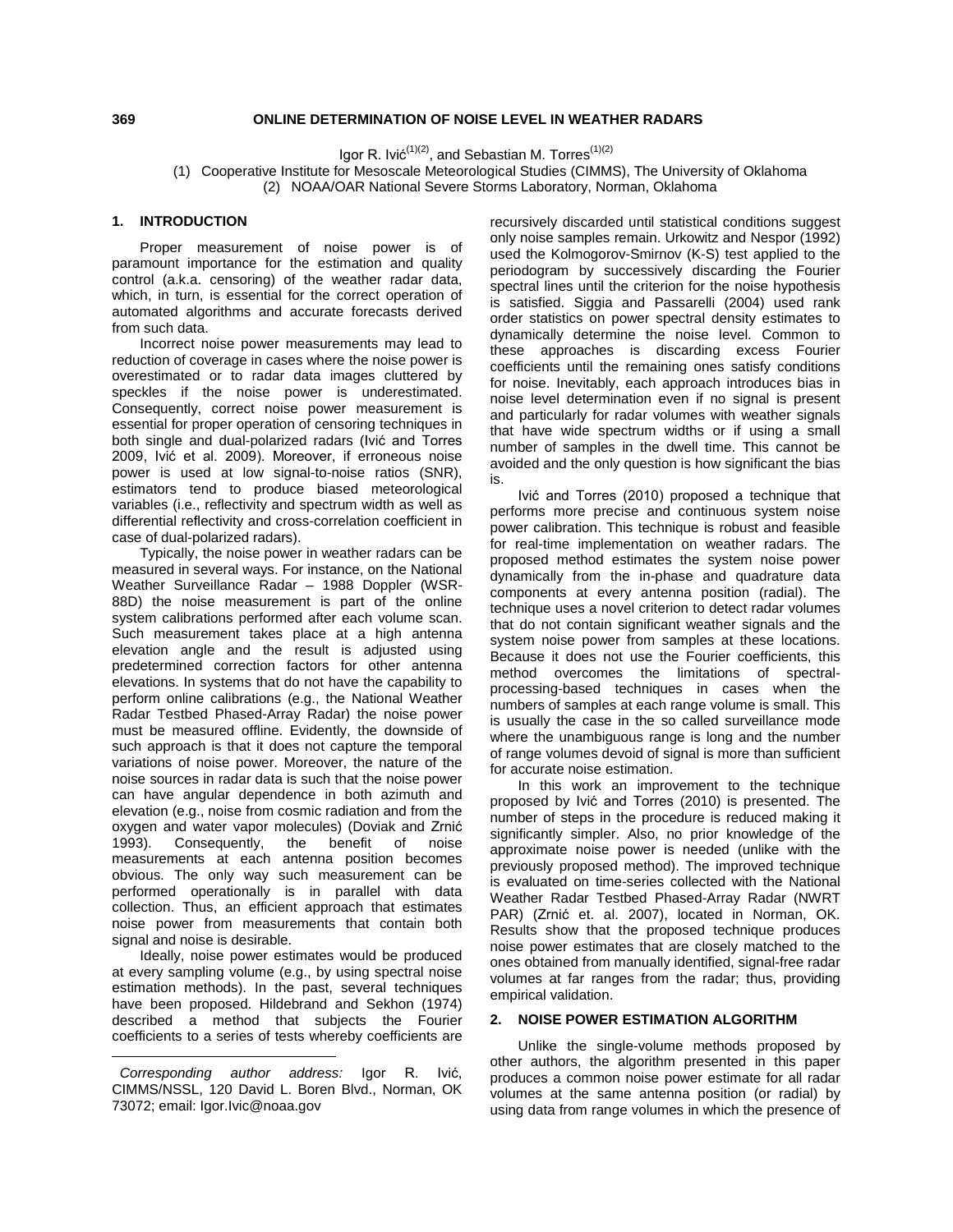signal is not detected. The assumption is that there are enough range volumes devoid of signal to yield noise power estimates with satisfactory accuracy. This is almost always true when using long pulse repetition times (PRT), which result in unambiguous ranges in excess of 300 km. On the other hand, when the PRT yields shorter unambiguous ranges, it is possible that the majority of samples contain signal as storms span or exceed the entire unambiguous range. In such cases, the algorithm is unable to produce reliable noise power estimates. For dual PRT scans (i.e., those using a long PRT for range coverage and a short PRT for Doppler velocity measurements), if the noise power at a given antenna position cannot be estimated from the short PRT data, it is usually available from the long PRT data.

To illustrate the steps of the noise estimation algorithm we will use data collected with the NWRT PAR. This particular set of data was collected in a long PRT mode with unambiguous range of 465.6 km, which is typically used at low elevation angles. Radar echoes are range oversampled by a factor of 4; i.e., samples are 60 m apart and the transmitted pulse is roughly 240 m long. The number of samples (*M*) in the dwell time is 15, which results in dwell times typical of operational scanning strategies. This radar does not perform online calibrations so the default noise level is measured offline. The test power profile is shown in [Figure 1.](#page-1-0) By visual inspection, we notice that the power is rather flat and weak beyond the 5000-th sample. This indicates that there should be no signal present at those ranges. By averaging the power of all samples beyond 5000, 5500, and 6000 we get 18.106, 17.65 and 17.6. Thus, we assume the "true" noise power to be 17.6 (12.46 dB) in this case.



<span id="page-1-0"></span>**Figure 1.** Received power as a function of range at the elevation angle of 0.5 deg. The number of samples for each radar volume is 15 and the range sample spacing is 60 m. The "true" noise power is indicated with a grey line. This data was collected using the NWRT PAR in Norman, OK.

In the first step of the algorithm the portions of power profile with flat power are identified as this is an indication of the potential signal-free regions. This is done by estimating the local variance of powers at each range location from *K* samples as

$$
Var_{dB}(k) = \sum_{n=k}^{k+K-1} \left( \hat{P}_{dB}(n) - \frac{1}{K} \sum_{l=k}^{k+K-1} \hat{P}_{dB}(l) \right)^{2}
$$

$$
= \sum_{n=k}^{k+K-1} \left( 10 \log_{10} \left( \frac{\hat{P}(n)}{\prod_{l=k}^{k+K-1} \hat{P}(l)^{1/k}} \right) \right)^{2}, \qquad (1)
$$

where

$$
\hat{P}(k) = \frac{1}{M} \sum_{m=0}^{M-1} \left| V(m,k) \right|^2,
$$
\n
$$
\hat{P}_{dB}(k) = 10 \log_{10} \left( \frac{1}{M} \sum_{m=0}^{M-1} \left| V(m,k) \right|^2 \right) = 10 \log_{10} \left( \hat{P}(k) \right).
$$
\n(2)

and *V*(*m*,*k*) is the *m*-th sample at a range location *k*. The value of (1) can be used as an indication of signal presence. To illustrate this, time-series containing noise and signal+noise, with SNR linearly increasing from 0 to 5 dB for *K* values of 50, 100 and 150, were generated and histograms showing probability density functions (*pdfs*) for  $Var_{dB}(k)$  are presented in [Figure 2.](#page-1-1) As expected, the amount of overlap between noise and signal+noise *pdfs* is inversely proportional to *K*. Other aspect, which should be taken into consideration, is that if *K* is too large then the shorter flat areas, in the SNR profile, can easily pass undetected which can cause algorithm to fail due to insufficient amount of data. This becomes more important when using non-oversampled data and/or when the PRT is short. Consequently, the parameter *K* is chosen to be 150 in further discussion.



<span id="page-1-1"></span>**Figure 2.** Histograms of local variance for different numbers of samples.

Clearly, a threshold needs to be set such that any local variance estimate larger than some value is classified as "signal-like". There are two aspects to choosing this threshold. If it is chosen too high, then too many samples containing signal will be classified as noise. On the other hand, if the threshold is chosen too low, excessive number of noise only samples are discarded, and the resulting noise estimate may be significantly biased. We choose to set the threshold *THR* so that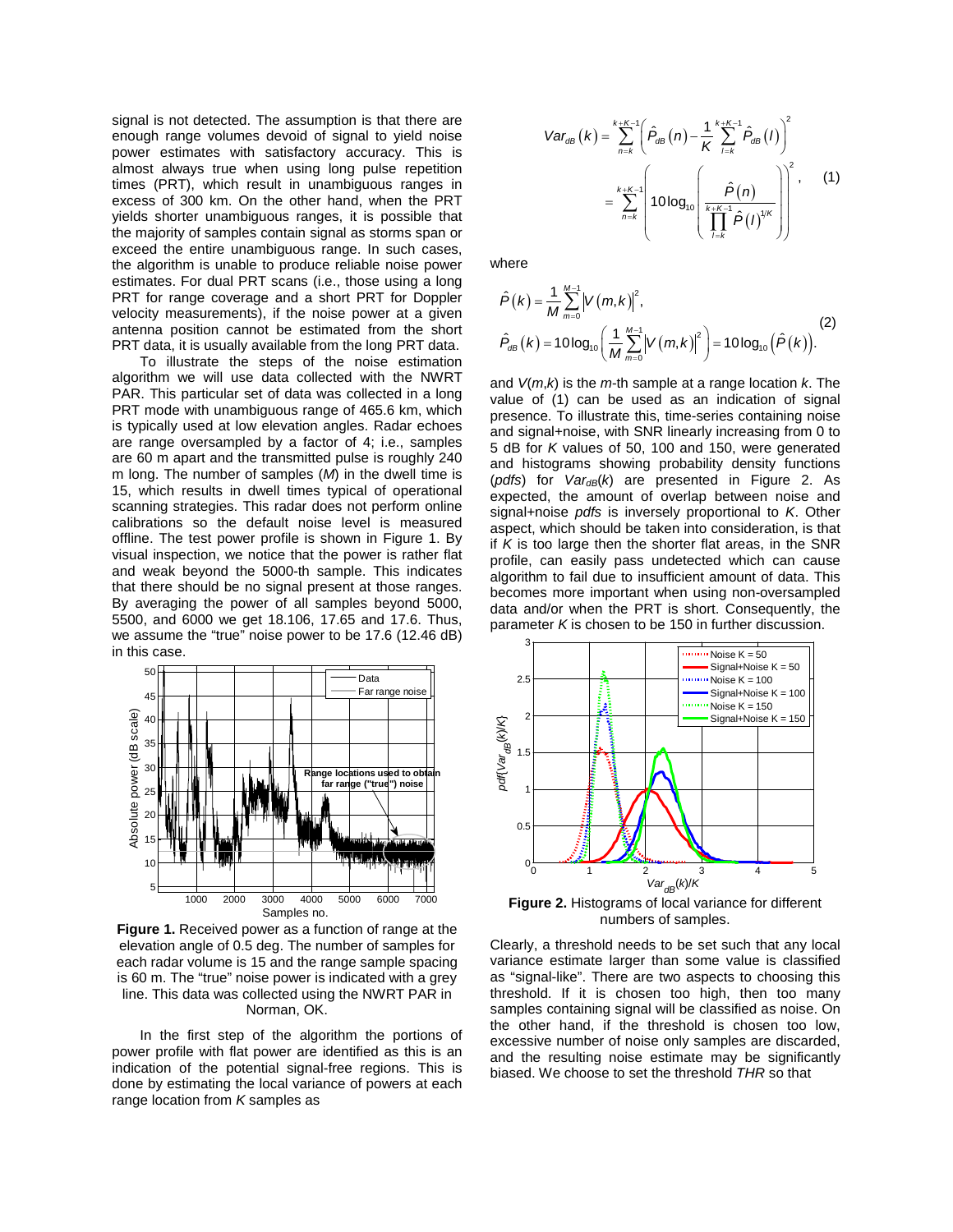$$
\int_{THR}^{\infty} \rho df_{Var_{dB}(k)}(x) dx = 0.01.
$$
 (3)

Because variance is estimated from powers in logarithmic units, the threshold value is not dependent on the absolute value of the noise power in the system. Another advantage of this approach is that the power estimates in logarithmic units are part of the reflectivity calculations, so the amount of additional computations incurred by the procedure is minimized. In particular, if *M* is 15 and *K* is 150 the threshold is 252. The results of applying this threshold are shown in [Figure 3](#page-2-0) where areas classified as noise only are highlighted in grey. Note that the power profile has been normalized by the far range (i.e., 'true') noise power to obtain SNR. It is apparent that areas which contain strong signal, but are rather flat, are classified as potential noise by this step; thus, if retained, these samples can severely bias the noise estimate. Consequently, further filtering is needed.



<span id="page-2-0"></span>**Figure 3.** SNR profile with regions selected as potential noise, in the first algorithm step, highlighted in grey.



<span id="page-2-1"></span>**Figure 4.** SNR profile of data after discarding samples at regions where power is larger than *THR*int.

Next, the mean power is calculated for each set of contiguous range locations classified as noise. Out of these estimates the smallest one is taken to be the intermediate noise estimate (N<sub>int</sub>). Then, we discard all samples at range locations for which power estimate is

larger than the threshold *THR*<sub>int</sub> chosen as (Appendix A in Ivić 2009)

$$
\Gamma_{inc}\left(THR_{int}\frac{M}{N_{int}},M\right)=10^{-5}.
$$
 (4)

In this particular case, *M* is 15 and the *THR*<sub>int</sub> equals 2.5 $N_{\text{int}}$ . The power profile of the remaining data is given in [Figure 4](#page-2-1) and the mean power is 0.552 dB above the far range noise.



<span id="page-2-2"></span>

The next step is to apply a "range persistence" filter. The filter finds 10 or more consecutive power values that are larger than the median power in the set and discards them along with 10 samples on either side. The rationale for choosing 10 consecutive samples is following. The probability that one power sample is larger than the median is 0.5; hence, the probability that 10 randomly chosen independent samples are larger than the median is  $0.5^{10} = 9.76 \times 10^{-4}$ . Consequently, this filter should detect and remove larger sample powers (evidence of signal-like returns) that exhibit some continuity in range while leaving those in predominantly noise areas. Range locations that are discarded by the range persistence filter are highlighted in [Figure 5a](#page-2-2).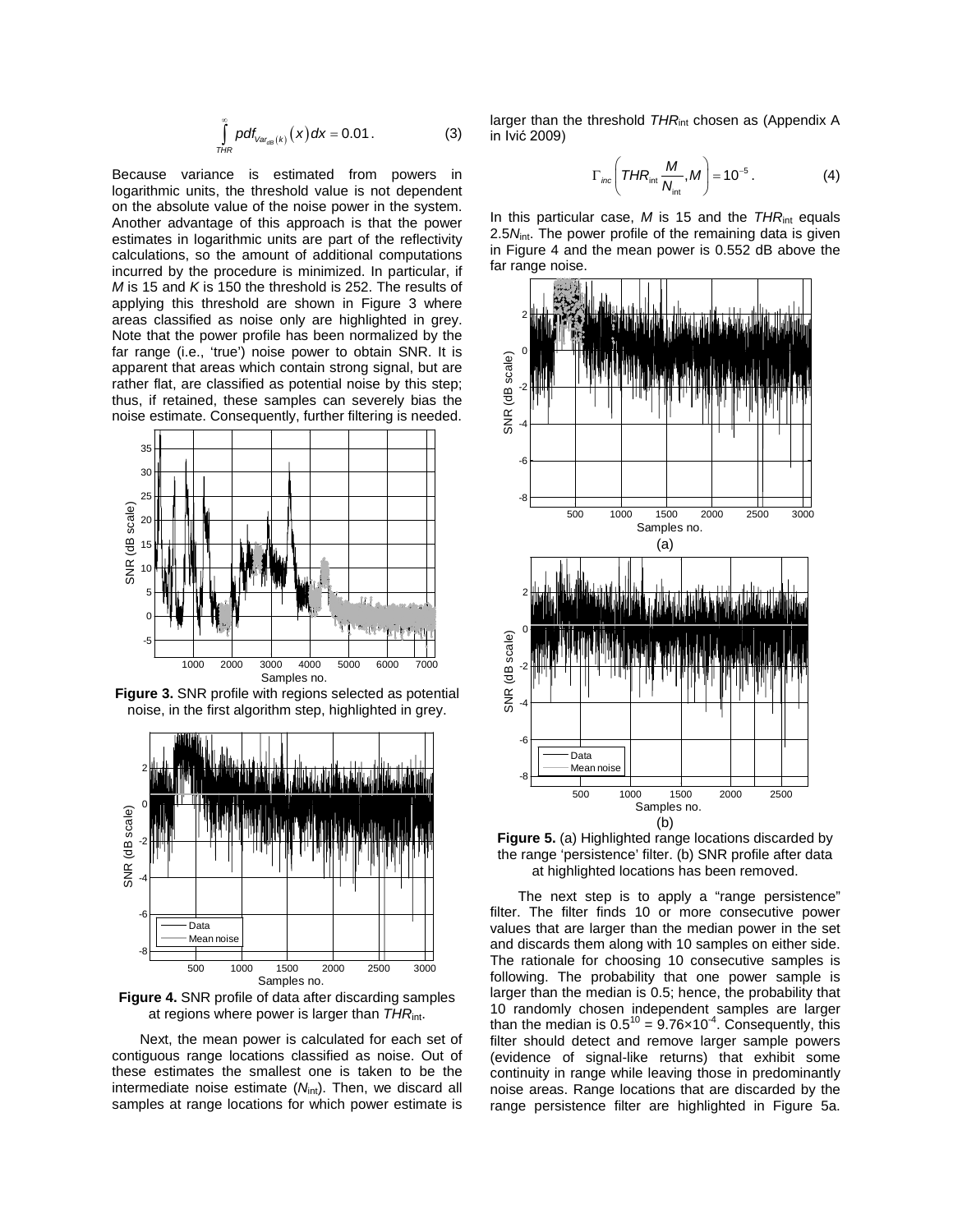After these are removed, we obtain [Figure 5b](#page-2-2). The mean power of the resulting set is 0.23 dB higher than the "true" noise power for this case.

In the third step, the matrix of samples (range time vs. sample time) is reshaped into a vector where the samples from 1 to *M* belong to the first column of the matrix, samples *M*+1 to 2*M* belong to the second column of the matrix and so on. Then, a running average of *K* samples is performed as

$$
RAVG(m-K) = \frac{1}{K} \sum_{k=0}^{K-1} |V(m-k)|^{2}, \ \ m \geq K \qquad (5)
$$

where *V*(*k*) are the elements of the reshaped samples vector. *K* needs to be large enough to make the remaining weak signal detectable and is chosen to be 750. [Figure 6](#page-3-0) shows the power profile resulting from applying the moving average on the sample data set. Note that this makes the SNR range profile of (5) appear higher in the region encompassing samples 3000 to 13000 which is an indication of signal presence. In a noise-only case, the probability that one averaged point is larger than the mean *N* times *D* is (Ivić and Zrnić 2009)

$$
\frac{K}{N\cdot(K-1)!}\int_{D\cdot N}^{\infty}\left(\frac{K}{N}p\right)^{K-1}e^{-p\frac{K}{N}}dp=\Gamma_{inc}\left(D\cdot K,K\right)\quad(6)
$$

When *D* is 1.1 (or 110% of the mean noise power) and *K* is 750, this probability is 0.38%. The mean is found from the data after the range persistence filter. Averaged points that are larger by more than 10% of the so found mean (herein referred to as "outliers") are detected and all samples that went into the averaged points are discarded. This is repeated while the number of discarded samples is larger than 0.0038 times the total number of samples or up to a maximum of five iterations. In this particular case the outlier filtering is performed three times. Data discarded in the first iteration is grayed in [Figure 6.](#page-3-0) The mean power after the last step is 17.61, which is in almost perfect agreement with the "true" or far range noise level.



<span id="page-3-0"></span>**Figure 6.** Power range profile after applying moving average filter with positions discarded in the first iteration of the algorithm highlighted in grey.

The steps of the algorithm are summarized below:

- *1) Calculate variance as given by* (1) *and classify each range position as either containing signal, or not, by comparing to a threshold.*
- *2) Group consecutive range locations, classified as signal free, and estimate mean power for each group. Take the smallest estimate and calculate the threshold based on it so it satisfies* (4) *(e.g., using Newton iteration).*
- *3) Run range persistence filter that detects 10 or more consecutive samples with power larger than the median and discard them plus 10 surrounding samples on each side.*
- *4) Reshape all samples into a one dimensional array.*
- *5) Obtain mean power.*
- *6) Perform running average of 750 points.*
- *7) Discard samples used to obtain averaged points larger than 1.1 times the mean power from step 5.*
- *8) If the number of discarded samples is smaller than 0.0038 times the total number of samples or the number of repetitions of steps 5, 6, and 7 is 5, exit algorithm and output power obtained in step 5. Otherwise, go back to step 5.*

#### **3. PERFORMANCE EXAMPLES**

In this section, two examples of the algorithm performance on time-series data are presented. Both sets of data were collected with the NWRT PAR. As mentioned before, this radar does not perform online calibrations; thus, if noise is not estimated from data, the initial value of 19.5 (obtained by offline measurements) is used for product generation. The first data set is from a dual PRT tilt with a long PRT of 3.104 ms and the number of samples (*M*) is 15. A short PRT is 0.896 ms, with *M* of 44, at an elevation of 0.51 deg. The algorithm is set so that if fewer than 1000 samples remain after step 8, the technique is unable to produce a reliable noise power estimate. By imposing the requirement that the estimates are made from at least 1000 samples, the algorithm is prevented from producing results when the majority of samples contain signal. Additionally, if exactly 1000 samples are used for estimation, the estimate is within  $\pm 10\%$  of the true mean with 0.998 probability. In this particular example, the algorithm fails to produce results from the short PRT data rather often. When this occurs, the one from the long PRT is used. In this example however, even in the cases when the algorithm produces results from the short PRT data, the samples are usually heavily inundated with signal so the noise power is frequently overestimated. Consequently, the short-PRT and long-PRT estimates are compared and the two results are combined only if they are within 5% of each other. Otherwise, only the long PRT estimate is used. In [Figure 7a](#page-4-0), the estimated noise power is plotted with the one obtained from the distant ranges free of visible signals (the "true" noise). This shows that the proposed noise power estimator is reliable and robust as it produces values close to the true noise power. [Figure 7b](#page-4-0) shows the reflectivity field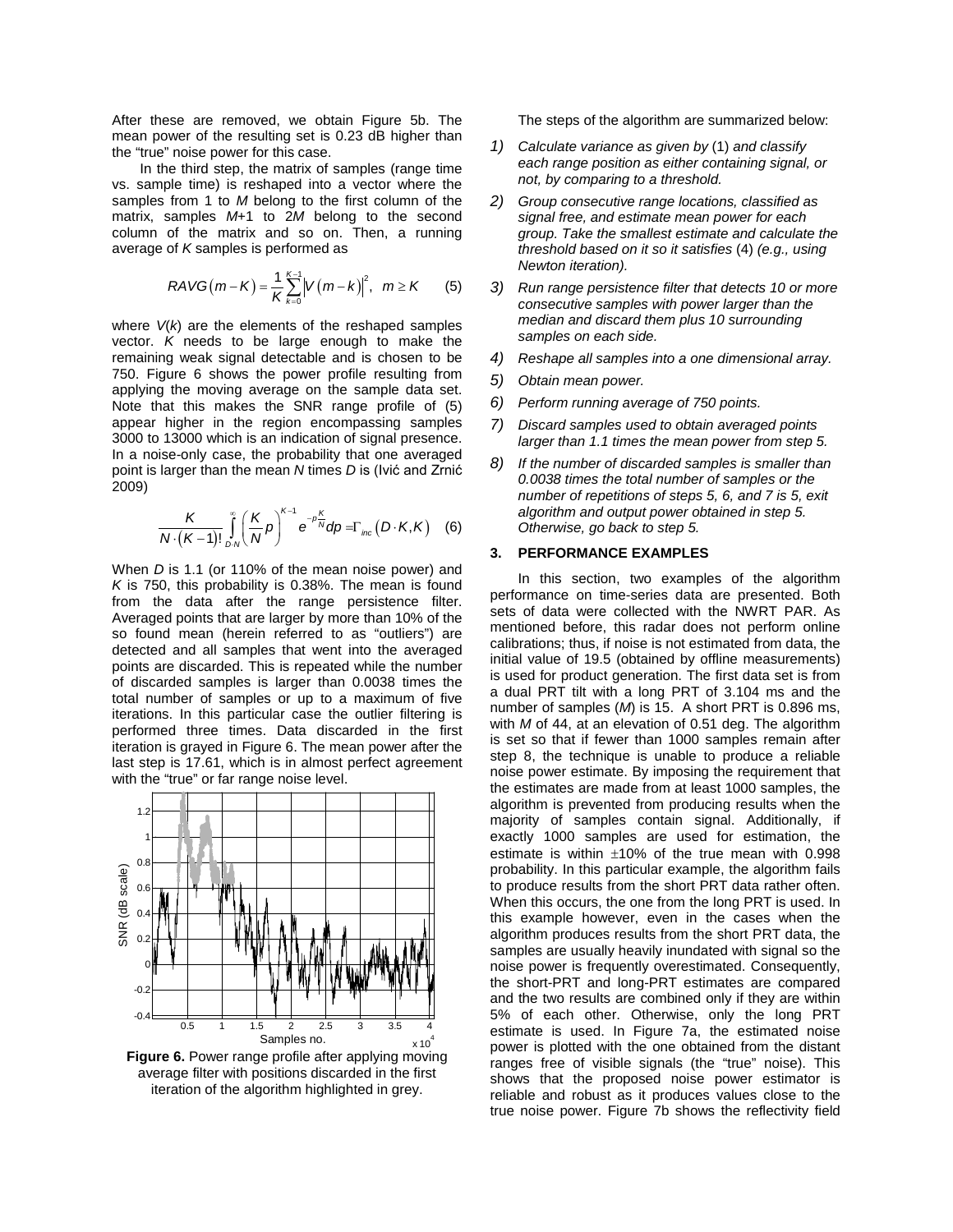obtained using the estimated noise power and using CBT (Coherency Based Thresholding) for detection (Ivić and Torres 2009). The additional detections obtained using the estimated noise power as opposed to the default one are highlighted in white. Total number of detections is 50335 if using the default noise and the additional 1527 (3% more) are gained when using the noise estimation technique.



<span id="page-4-0"></span>**Figure 7.** (a) Noise estimates compared to the initial (default) and the far range ("true") noise, and (b) reflectivity field with additional detections obtained using estimated noise highlighted in white.

Another example is presented next. The PRT used for this scan was  $3.104$  ms with 15 samples ( $M = 15$ ) per dwell for surveillance and 44 pulses at 0.984 ms for Doppler scan. The results are presented in [Figure 8.](#page-4-1) As in the previous case, it is apparent, from [Figure 8a](#page-4-1), that the estimated and the "true" noises agree very well. [Figure 8b](#page-4-1) shows the reflectivity field obtained using the coherency based censoring technique (CBT). Additional detections resulted from the use of the noise power estimation algorithm are highlighted in white. In this particular case, these are minimal because the default noise power is, on average, only 0.16 dB above the

estimated one. Consequently, additional detections account for only 178 out of 27057 (or 0.7%).



<span id="page-4-1"></span>**Figure 8.** (a) Noise estimates compared to the initial (default) and the far range ("true") noise, and (b) reflectivity field with additional detections obtained using estimated noise highlighted in white.

#### **4. SUMMARY**

A method to estimate noise power dynamically from data was presented. Through a set of steps, the algorithm classifies samples as containing signal or not. The main advantage of this technique is that it does not require an initial rough guess on the noise power. First, running local variance is calculated for the power data and it is compared to a predetermined threshold. This detects areas of the range profile that are rather flat as this is an indication of potential signal-free locations. For each group of consecutive range locations that are classified as potentially signal-free, the mean power is estimated. Based on the smallest value, another threshold is produced so that range locations with power larger than this threshold are discarded and new data set is obtained. Then, range locations with powers that are consecutively higher than the median are removed. At this point, all the remaining samples are rearranged into a row vector and a running average is performed to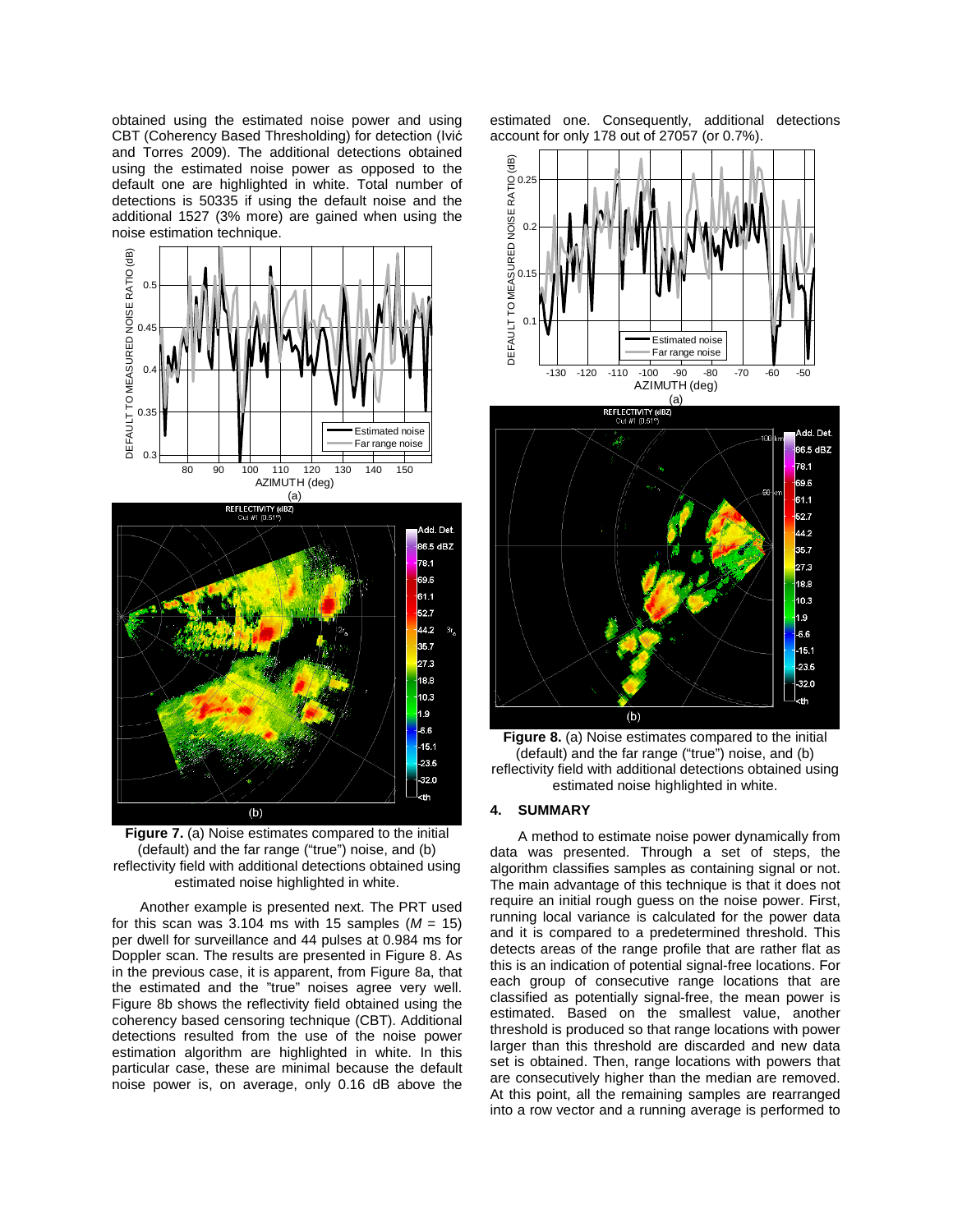make the remaining weak signal areas more evident. To dispense with the remaining signal, all samples associated with the averaged points larger than 10% of the mean power are discarded. The last step is repeated until the fraction of discarded samples falls under 0.0038. The noise estimate is produced from the remaining samples by finding mean power. In the implementation presented in this paper, the minimum number of the remaining samples required to produce reliable estimate is set to be 1000. The algorithm accuracy was verified by comparing its results to the noise powers obtained from the data at the far range positions devoid of visible signals. Such comparison shows that the technique produces noise powers with improved accuracy as opposed to offline and online calibrations with minimal bias.

## **ACKNOWLEDGEMENT**

Funding for part of this research was provided by NOAA/Office of Oceanic and Atmospheric Research under NOAA-University of Oklahoma Cooperative Agreement #NA17RJ1227, U.S. Department of Commerce. The statements, findings, conclusions, and recommendations are those of the author(s) and do not necessarily reflect the views of NOAA or the U.S. Department of Commerce.

### **REFERENCES**

Doviak, R.J., and D.S. Zrnić, 1993: *Doppler radar and weather observations*. Academic Press, 562 pp.

Hildebrand P. H., and R. S. Sekhon, 1974: Objective Determination of the Noise Level in Doppler Spectra, *Journal of Applied Meteorology*, **13**, 808-811.

Ivić I. R., *Detection Threshold for Spectral Moments and Polarimetric Variables*. Saarbrücken: VDM Verlag Dr. Müller AG & Co., 2009, pp. 199.

Ivić I. R., and S. M. Torres, 2009: Using Signal Coherency to Improve Detection on Weather Radars, *34th Conference on Radar Meteorology*, Williamsburg, VA, AMS.

Ivić I. R., and S. M. Torres, 2010: Online Determination of Noise Level in Weather Radars, *ERAD 2010*, Sibiu, Romania.

Siggia A. D., and R.E. Passarelli, 2004: Gaussian Model Adaptive Processing (GMAP) for Improved Ground Clutter Cancellation and Moment Calculation, *ERAD 2004*, Visby, Sweden, 67-73.

Urkowitz H., and J. D. Nespor, 1992: Obtaining Spectral Moments by Discrete Fourier Transform with Noise Removal in Radar Meteorology, *Int. Geoscience and Remote Sensing Symp.,* Houston, TX, IGARSS, 125– 127.

Zrnić, D. S., J. F. Kimpel, D. E. Forsyth, A. Shapiro, G. Crain, R. Ferek, J. Heimmer, W. Benner, T.J. McNellis, R.J. Vogt, 2007: Agile beam phased array radar for weather observations. *Bull. Amer. Meteor. Soc.*, **88**, 1753-1766

Zrnić D.S., 1975: Simulation of weather like Doppler spectra and signals, *J. Appl. Meteorol*., 619-620.

## **APPENDIX A**

In this appendix, we derive the expression for threshold used in the first step of the algorithm. To do this we need to know the *pdf* of  $Var_{dB}(k)$  in case all samples are white noise. Because *VardB(k)* is function of numerous random variables the analytical derivation of the *pdf* using variable transformation becomes intractable. One solution would be to find threshold through search using Monte-Carlo simulations (Zrnić 1975). Even with such an approach it would be beneficial to have an analytical expression which could produce approximate threshold value which would then be corrected using simulations. The *pdf* shapes in [Figure 2](#page-1-1) are similar to the gamma distribution:

$$
f(x) = \begin{cases} \frac{x^{\alpha-1}e^{-x/\theta}}{\theta^{\alpha}\Gamma(\alpha)} & \text{if } x > 0 \\ 0 & \text{if } x < 0 \end{cases}
$$
 (A.1)

This distribution is defined by the first two moments; thus, if we analytically derive the first two moments of the  $Var_{dB}(k)$  estimator we can produce the *pdf* model to be used in the search. We start by deriving the first moment as

$$
E\left\{\hat{V}ar_{dB}(k)\right\} = E\left\{\sum_{n=k}^{k+K-1} \left(\hat{P}_{dB}(n) - \frac{1}{K} \sum_{l=k}^{k+K-1} \hat{P}_{dB}(l)\right)^{2}\right\}
$$

$$
= (K-1)\left(E\left\{\hat{P}_{dB}^{2}(k)\right\} - E^{2}\left\{\hat{P}_{dB}(k)\right\}\right).
$$

Hence, to calculate the terms in (A.2) we need to derive the *pdf* of

$$
\hat{P}_{dB}(k) = 10\log_{10}\left(\frac{1}{M}\sum_{m=0}^{M-1} \left|V(m,k)\right|^2\right) = 10\log_{10}\left(\hat{P}(k)\right)
$$
(A.3)

We do this using the known *pdf* of  $\hat{P}(k)$  from Ivić (2009) and get

$$
f_{\hat{P}_{\text{dB}}(k)}(y) = \frac{\ln 10}{10} M^M 10^{\frac{y}{10}M} \frac{e^{-\frac{M}{N}10^{\frac{y}{10}}}}{N^M (M-1)!}.
$$
 (A.4)

So now,

$$
\sum_{n=k}^{k+K-1} E\left\{\hat{P}_{\text{dB}}^{k}(n)\right\} = \frac{KM^M \ln 10}{10N^M (M-1)!} \int_{0}^{\infty} y^k 10^{\frac{y}{10}} \text{e}^{-\frac{M}{N}10^{\frac{y}{10}}}\text{d}y \text{ . (A.5)}
$$

which we can evaluate numerically. Next, we find the second moment as

$$
E\left\{Var_{dB}^{2}(k)\right\} = E\left\{\left(\sum_{n=k}^{k+K-1}\hat{P}_{dB}^{2}(n)\right)^{2}\right\} +
$$

$$
E\left\{\left(\sum_{n=k}^{k+K-1}\hat{P}_{dB}^{2}(n)\right)^{4}\right\} +
$$

$$
2\left(1-\frac{2}{K}\right)E\left\{\sum_{n=k}^{k+K-1}\hat{P}_{dB}^{2}(n)\left(\sum_{l=k}^{k+K-1}\hat{P}_{dB}^{2}(l)\right)^{2}\right\}
$$